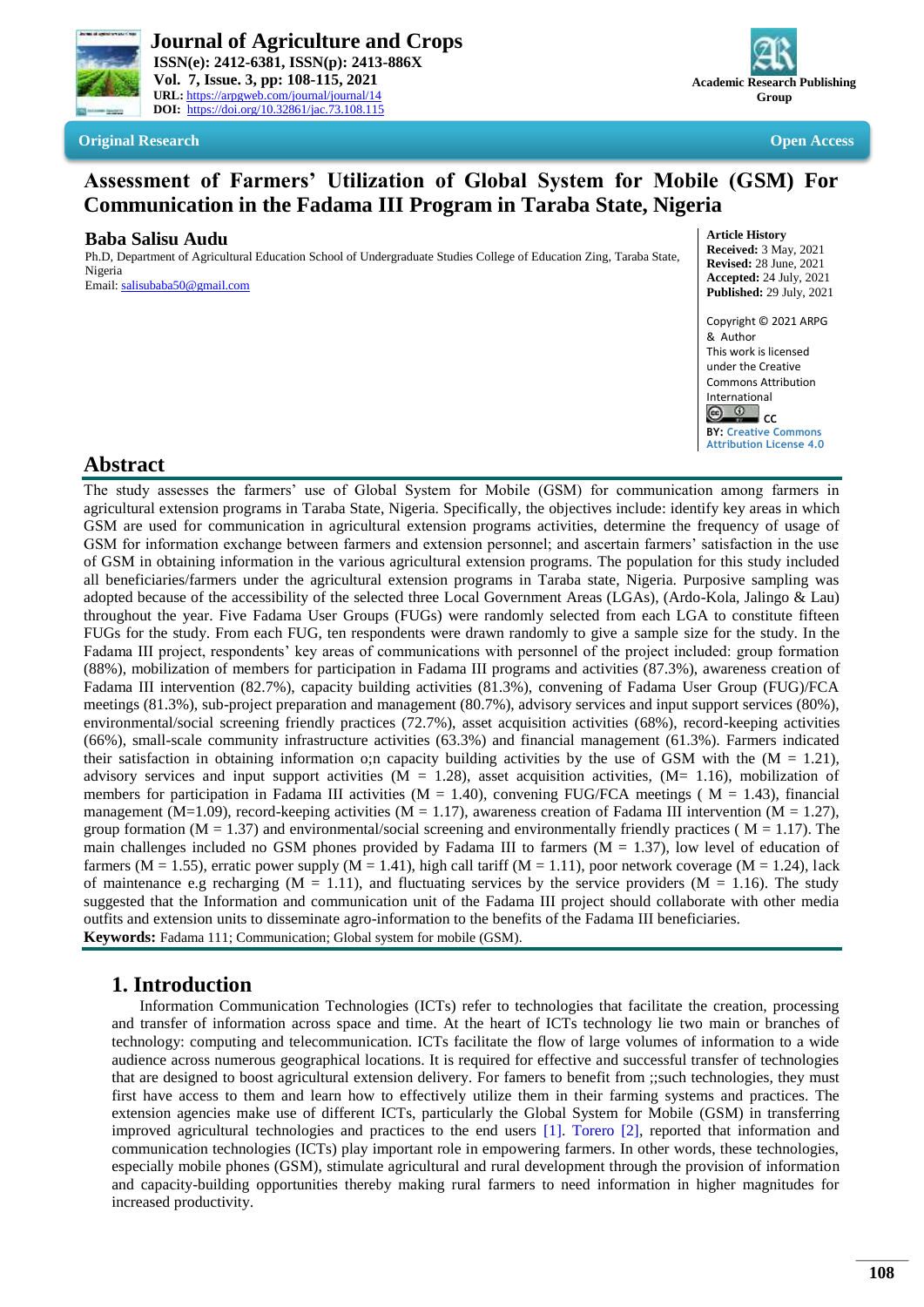According to [Shelton \[3\],](#page-7-0) a farmers' success depends on more than good weather, healthy soil, and proper seeds. Good farming also involves a series of decisions: how many crops to plant in each growing season, whether to invest in new crops only and which markets to sell the produce to. The right decisions can mean the difference between a profitable harvest and a net loss in farm income. Farmers make these decisions based on their knowledge of prevailing market prices, and supply and demand trends based on produce quality. When they lack access to up-todate information about prices, farming conditions and produce quality, their productivity and profits can suffer. The key to filling the information gap could lie in something many of us take for granted - mobile phones. Mobile phones can save farmers time and money, and maximize their profits. For example, when rural farmers want to find the market that will offer the highest price for their maize, their only option may be to travel to each market in person, a costly venture. Faced with this option, a farmer will frequently decide to sell to the nearest market or at the farm gate, missing out potentially more lucrative opportunities. With a mobile phone, a farmer can find out the price for his or her crop in different regional and local markets without leaving home, saves time and expensive travel [\[3\]](#page-7-0).

Bittner (1989) in [Ogbomo and Ogbomo \[4\]](#page-7-1) defines mobile phones (GSM) as a telephone system that can move or be moved easily and quickly from place to place. Mobile phones were once the tool of rich and busy executives who could afford both the luxury. Mobile phones are now the ICT that is reshaping and revolutionizing communications globally. Its impact on the economic activities of nations, businesses, and small entrepreneurs is phenomenal. According to Marcelle (2000), in [Ogbomo and Ogbomo \[4\]](#page-7-1) the availability of this new technology has been reshaping the material basis of the society as well as bringing about a profound restructuring of agriculture, economic, political, and cultural relations among states. Nigeria is not an exception.

The use of GSM in Nigeria just as in other developing countries is improving. According to the Nigerian Communication Commission (NCC) (2013), Nigeria's telecoms consumers may have expended about N107 billion on telephone calls in the year 2012; and crossed the 100 million subscribers mark and ended the year with 113 million active subscribers' base. Today, Nigeria can boast of four big GSM service providers, including Mobile Telecommunication Network (MTN) Nigeria, Globacom, Airtel and Etisalat. The Code Division Multiple Access (CDMA) subsector has three main players, namely; Visafone, Starcoms, and Multilinks.

Global System for Mobile Communications (GSM) is a digital cellular communication standard developed in Europe and now used in more than 160 countries. It employs narrowband Time Division Multiple Access (TDMA) technology which allows eight simultaneous calls on the same 200 kilohertz (KHZ) wide communication band at speeds up to 9.6 kilobits per second (Kb/s). Commercially, GSM was introduced in 1991 and provides a high degree of security by using Subscriber Identity Module (SIM) cards and an advanced encryption scheme. In addition, it offers a bi-directional Short Message Service (SMS) for up to 160 bytes (about 160 characters) long alphanumeric messages which can also be used for broadcasting news chips (GSM-Wikipedia, mhtmldocument, the free encyclopedia, 2013).

The Nigerian government over the years, in an attempt to tackle the dependence on rain- fed agriculture initiated the Fadama program in 1992. Fadama is a Hausa name for irrigable lands-usually low-lying flood plains areas underlay by shallow aquifers found along Nigeria's major river system (*Ingawa et al.* 2004 in [Koyenikan1 and](#page-7-2)  Ikharea [5]). The goal of National Fadama Development Project III (NFDP III) is to ensure all-year-round production of food through enhanced use of production technologies, improve agricultural productivity through Fadama irrigation farming along with the use of improved seeds, fertilizer and other relevant inputs became the best alternative option. The program has evolved in phases covering different States in the first and second while the third which is on-going, covers 36 States of the federation. According to Okunlola (2005 in [Koyenikan1 and Ikharea \[5\]\)](#page-7-2), one of the ways of achieving constant food supply in Nigeria is Fadama farming. The NFDP-III aims at sustainably increasing the income of Fadama Resource Users by directly delivering resources to the beneficiary rural communities, efficiently and effectively, and empowering them to collectively decide how resources are allocated and managed for their livelihood activities and to participate in the design and execution of their subprojects, (World Bank, 2011 in [Koyenikan1 and Ikharea \[5\]\)](#page-7-2). The project targets the rural poor [farmers, pastoralists, fisher folks, marketers, processor, hunters, gatherers and other economic interest groups (EIGs)], disadvantaged groups (widows, handicapped, the unemployed youth), service providers, public and private operators and professional associations operating in the project area. The components of Fadama III include; capacity building, communication and information support, small-scale community-owned infrastructure, advisory service and input support, support to the ADPs, sponsored research, and on- farm demonstration, assets acquisition for individual FUGs and EIGs, Project management, monitoring and evaluation.

General Packet Radio Services (GPRS) is a cellular networking service that supports WAP, SMS text messaging and other data communications. GPRS technology is integrated into so called 2.5G mobile phones designed to provide faster data transfer speeds than older 2G cellular networks. The higher data rates allow users to take part in video conferences and interact with multimedia web sites and similar applications using mobile handheld devices (GSM) as well as notebook computers. GPRS is based on Global System for Mobile (GSM) communication and complements existing services such as circuit-switched cellular phone connections and the short message service (SMS).The extension agents therefore can use GPRS and Bluetooth to communicate to farmers especially packages that contain photos and pictures.

#### **1.1. Problem Statement**

Agricultural extension programs including Fadama III project is faced with a lot of challenges because communities and subprojects are scattered, sometimes in remote locations with poor communication networks, CDD embraces a range of projects and CDD projects often have a multiplicity of actors/beneficiaries [\[6\]](#page-7-3). Addressing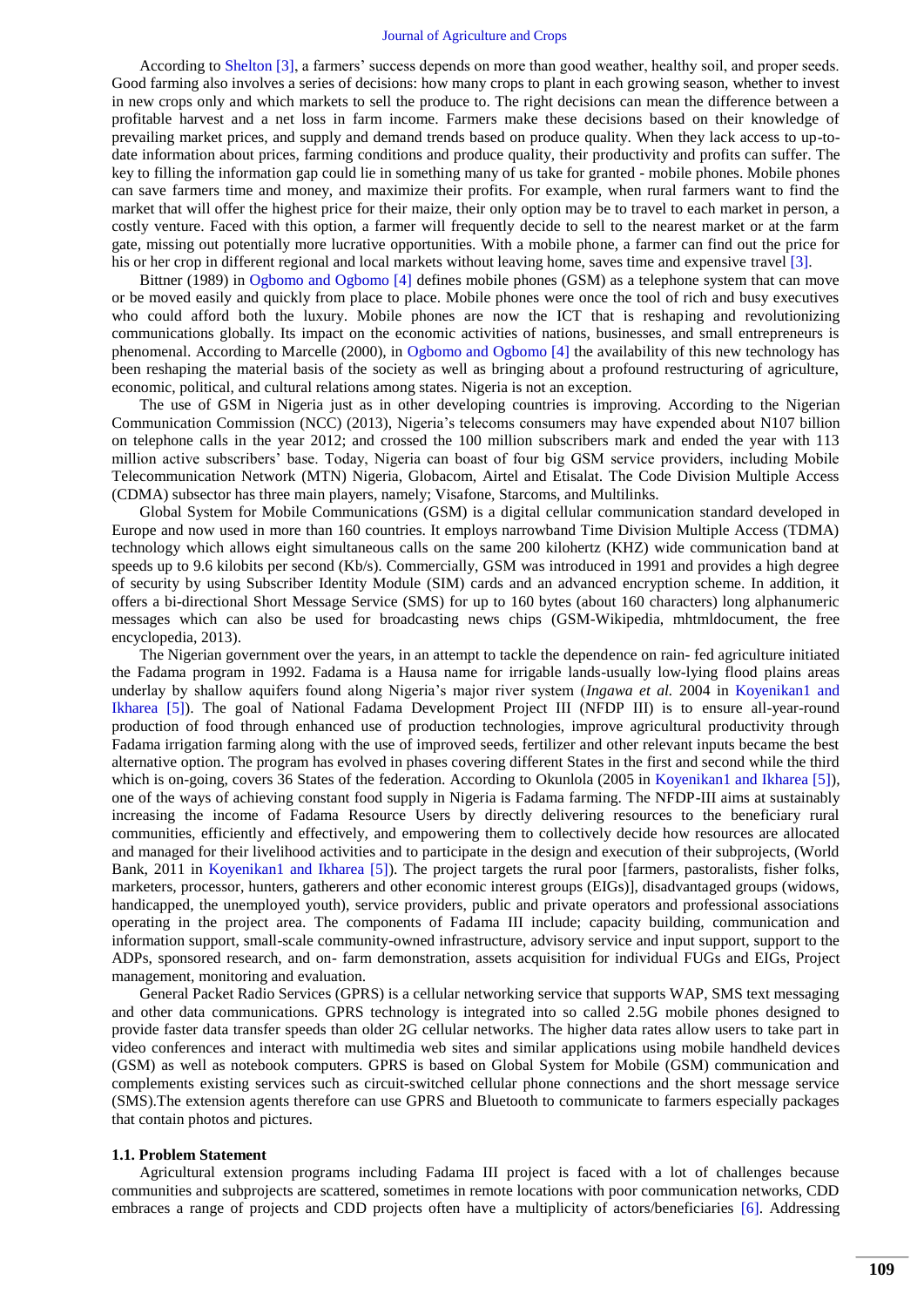global poverty therefore, is not possible without considering rural populations in developing countries in these rural locations especially small- holder farmers, Fadama III beneficiaries and other agricultural extension programs inclusive. In South Asia, Africa south of the Sahara, East Asia and the Pacific, the rural population represents more than half of the total population of each region [\[2\]](#page-6-1). What major challenges do rural populations face? High on the list is lack of access to physical products as well as to new technologies and ideas. This lack of access may limit agricultural output and impede improvements to health and education outcomes. In addition, by leading to unsustainable agricultural practices and resource use, it could arguably be related to environmental degradation. A growing body of evidence suggests that in many circumstances, ICTs, specifically mobile phones (GSM), can help address these problems. Such technologies are thought to increase access to both information and capacity-building opportunities for rural populations in developing countries [\[2\]](#page-6-1).

Although there was remarkable improvement in the use of ICTs especially the Global System for Mobile (GSM), greater portion of the communication procedures were observed to be mainly through other methods of communication rather than utilization of GSM, but these have not sufficiently been able to meet the information needs of farmers/beneficiaries. According to [Egbule \[7\],](#page-7-4) it is important to note that to date, the major ICTs used in agricultural extension generally in Nigeria are the radio and television. The radio and television have advantages in that a large number of persons are reached at a particular time, but these have not sufficiently been able to meet the information needs of farmers. The advantages of the mass media notwithstanding, the commercialization of radio and television channels have led to limited or non-existence of agricultural information; through these channels. Furthermore, the limited power supply across the nation has the capacity to hamper information delivery in places where agricultural information is available. These limitations can be addressed by the effective utilization of GSM as it does not require heavy electricity to function. All it requires is charging the battery, and this can be done with little electricity. GSM had great advantages for the rural population who are less educated as it does not require an individual to be literate before it can be utilized. Also, GSM can be purchased by low income earners; the prices of phones differ greatly and can be afforded by rural dwellers who have limited source of income supply. This is evidenced in the fact that the rate of GSM adoption on less than US1\$ grew from 16 percent in 2000 to 87% percent in 2008 the world over (Aker, 2010 in [Egbule \[7\]](#page-7-4)). The GSM device has the potentials in bridging the information divide that exist between the urban and rural places. In many countries across the world, the mobile phone has provided a source of employment, has connected individuals to market and prospective buyers of their commodity. It has also the ability to connect people to health, agriculture, and business information.

Access to ICT technology (GSM in particular) in developing countries, faces two major constraints, which [Shelton \[3\]](#page-7-0) called "the two Cs." The first is connectivity. While mobile phone penetration rates in developing countries have increased markedly during the past two decade, significant differences remain between urban and rural areas. One potential explanation for this access gap is cost. In many poor countries, even low-cost mobile phone services are prohibitively expensive for rural households. These high costs can stem from a lack of competition among service providers as well as a lack of adequate government regulation and investment in infrastructure. The second constraint is content. Simply put, the information distributed through mobile phones needs to be useful to farmers, such as offering real-time market prices on the goods they're trying to sell, farm inputs they want to purchase, weather they need to understand, etc . In the absence of such information, farmers with cell phones may not be able to take full advantage of the technology. Conversely, the more farmers see the value in the information they can access using mobile phones, the more willing they will be to adopt the technology and fully harness its potential [\[3\]](#page-7-0).

In Nigeria today, the GSM communication has a large market size that cut across both the urban and rural areas. At introduction of GSM into Nigeria, the targeted markets were the urban centers but with the installation of masts linking areas together; service providers (AIRTEL, ETISALAT, GLOBACOM & MTN) have successfully introduced their networks and services into the rural areas. The availability of these networks in the rural areas have enhanced the use of GSM by rural dwellers who are predominantly farmers.

In spite of these merits of GSM usage in dissemination of agricultural information in agricultural extension programs, it is necessary to; investigate and ascertain its utilization by farmers in the various program's information delivery to the beneficiaries. Consequently, it is of essence to provide answers and proffer solutions to the following problems/questions; viz: What are the key areas in which the GSM are used for communication in Fadama III activities? Do extension personnel/workers use GSM in disseminating information to their beneficiaries? To what extent are the information needs of beneficiaries met by the extension officials in the use of GSM for information delivery in the study area? How frequent are mobile phones used in agricultural extension programs among the stakeholders? Are the farmers satisfied with the utilization of GSM in obtaining information in Fadama III project? And, what are the challenges hampering the efficient utilization of GSM in the area of study?

#### **1.2. Objectives of the Study**

The general objective of this study was to assess the farmers' use of Global System for Mobile (GSM) for communication among farmers in agricultural extension programs in Taraba State, Nigeria. Specifically, the objectives include to:

- 1. Identify key areas in which GSM are used for communication in agricultural extension programs activities;
- 2. Determine the frequency of usage of GSM for information exchange between farmers and extension personnel;
- 3. Ascertain farmers' satisfaction in the use of GSM in obtaining information in the various agricultural extension programs; and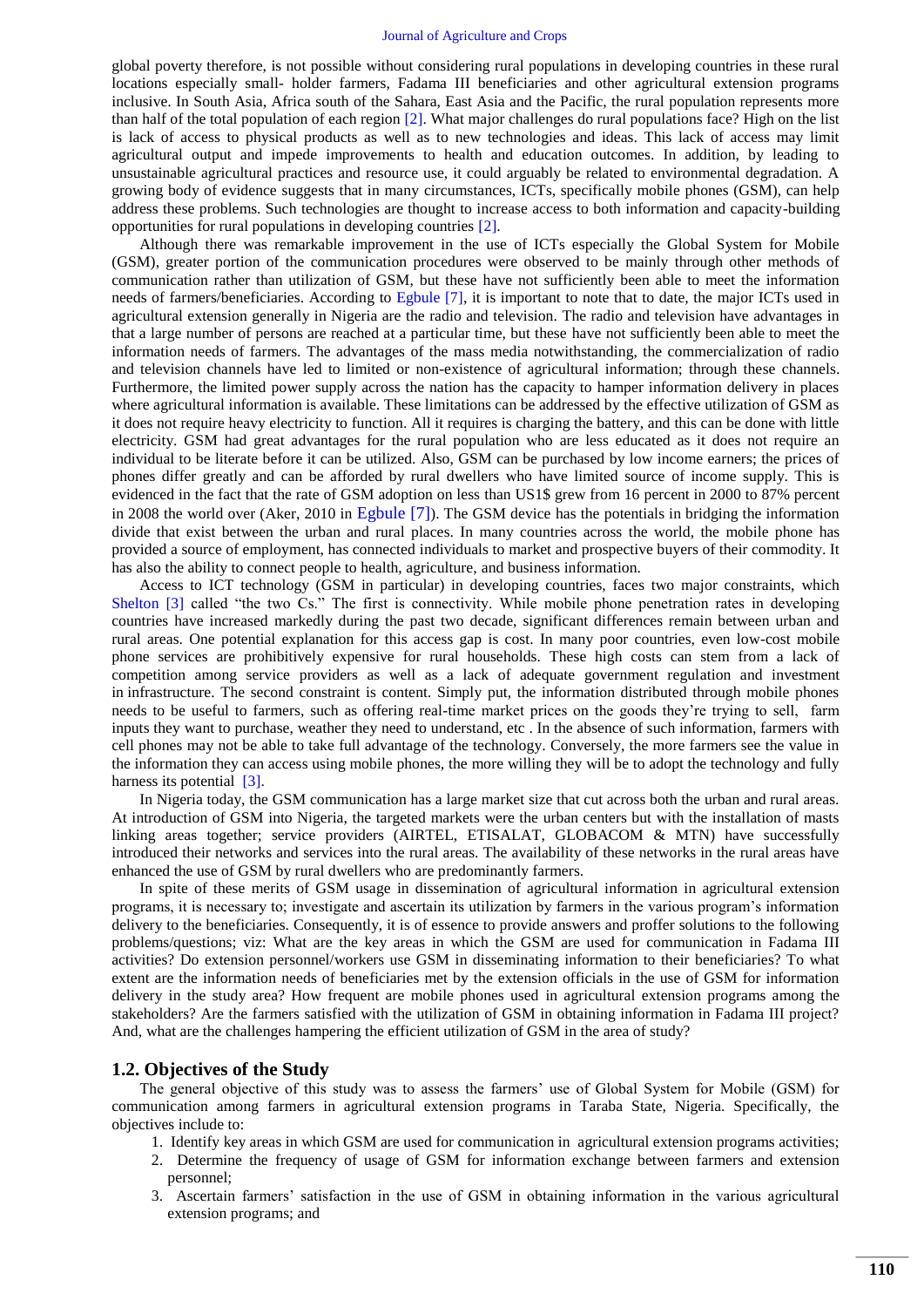4. Determine major challenges associated with the use of GSM in agricultural information delivery in agricultural extension programs.

## **2. Research Methodology**

### **2.1. The Study Area**

The study is conducted in Taraba State, Nigeria, The state has sixteen Local Government Areas, The Northern Zone has six Local Government Areas, namely; Ardo Kola, Lau, Karim Lamido ,Yorro, Zing and Jalingo. The state has an estimated population of 2 million people according to the 2006 population census, the state is located on  $6^030'$ and  $9^036'$  North and longitude  $9^010'$  and  $11^050'$  East. Taraba state shares common boundaries with six states and a country Cameroun. It is accessible from Adamawa State (North-East), Bauchi and Gombe State (North), Plateau (west) and Benue and Nassarawa States (South-West).

Tropical climate is prevalent in the State. Dry season is from November to March and raining season is from April to October. Average rainfall is 1350mm. temperature varies from place to place with an average of  $35^\circ$ depending on the season. Vegetation ranges from tall grasses and forest in the Southern parts. Agriculture is the bedrock of the economy over 80% of its population engages in Agriculture or farming related activities. The state is endowed with fertile land excellent climate conditions and immense agro-based raw materials including livestock and most parts of the state are arable. In Taraba state, there was wide spread of GSM networks in all the sixteen local government headquarters, of the four major service providers, at least two are found in each local government headquarters and some major villages. The most common services found are the MTN and Airtel (Taraba State Investors' Guide, (undated) & [Oruonye \[8\].](#page-7-5) Data base by [Jamolay Integrated Concepts Ltd \[9\],](#page-7-6) shows that Taraba State has the following subscribers on each service provider network: MTN (441,408), Airtel (Zain) (372,084), GLO (265,449) and Etisalat (64,883). The state therefore has a total of: 1,143, 824 subscribers of the total population of two million, three hundred thousand, and three hundred and twenty six (2,300,326), (National Population Commission, 2006 in [Bonjoru \[10\]](#page-7-7) on the four main service providers.

### **2.2. Population and Sampling Techniques**

The population for this study included all beneficiaries/farmers under the agricultural extension programs in Taraba state, Nigeria. A purposive sampling was adopted because of the accessibility of the selected three Local Government Areas (LGAs), (Ardo-Kola, Jalingo & Lau) throughout the year. Five Fadama User Groups (FUGs) were randomly selected from each LGA to constitute fifteen FUGs for the study. From each FUG, ten respondents were drawn randomly to give a sample size for the study as in [Table 1.](#page-3-0)

<span id="page-3-0"></span>

| <b>LGAs</b>  | <b>Total FUGs</b> | <b>Randomly Selected FUGs</b> | <b>Respondents</b> |
|--------------|-------------------|-------------------------------|--------------------|
| Ardo-Kola    | 90                |                               | $10 \times 5 = 50$ |
| Jalingo      | 96                |                               | $10 \times 5 = 50$ |
| Lau          |                   |                               | $10 \times 5 = 50$ |
| <b>Total</b> | 352               | I5                            | 150                |

**Table-1.** Summary of Sampling Procedure

**Source:** Field survey, (2021)

## **3. Results and Discussions**

### **3.1. Availability and Utilization of GSM Phones Among the Farmers**

Results in [Table 2](#page-3-1) reveal that majority (95.3%) of the Fadama III respondents owned GSM phones and only 4.7% do not have. About (90%) of the respondents reported that they utilize GSM for communicating information on Fadama III activities with the officials/personnel of the project, while 10% of the respondents did not. [United](#page-7-8)  Nations Educational Scientific and Cultural Organization UNESCO [11] concurred with this finding, where they stated that, the newer mobile telephones have exceeded the penetration of traditional land lines in most c;ountries. The innovation of GSM phone has steadily reduced the purchase price of phones, laptops, scientific instruments, and specialized software in recent years. The intuitive design of many technologies and their capacity to convey information visually or audibly make them useful to people with limited formal education or exposure to technology especially the GSM (ICT in Agriculture, undated).

<span id="page-3-1"></span>**Table-2.** Distribution of respondents by ownership of GSM phone and its utilization for communication of information in Fadama III activities by the respondents

| <b>Variables</b>                              | Frequency | Percentage $(\% )$ |  |
|-----------------------------------------------|-----------|--------------------|--|
| Ownership of GSM phone by the respondents     |           |                    |  |
| Yes:                                          | 143       | 93.3               |  |
| N <sub>o</sub>                                |           | 4.7                |  |
| GSM utilization for communicating information |           |                    |  |
| in Fadama III activities by the respondents   |           |                    |  |
| Yes                                           | 135       | 90                 |  |
| N <sub>o</sub>                                | 15        | 10                 |  |
| <b>Total</b>                                  | 150       | 100                |  |

**Source:** Field Survey.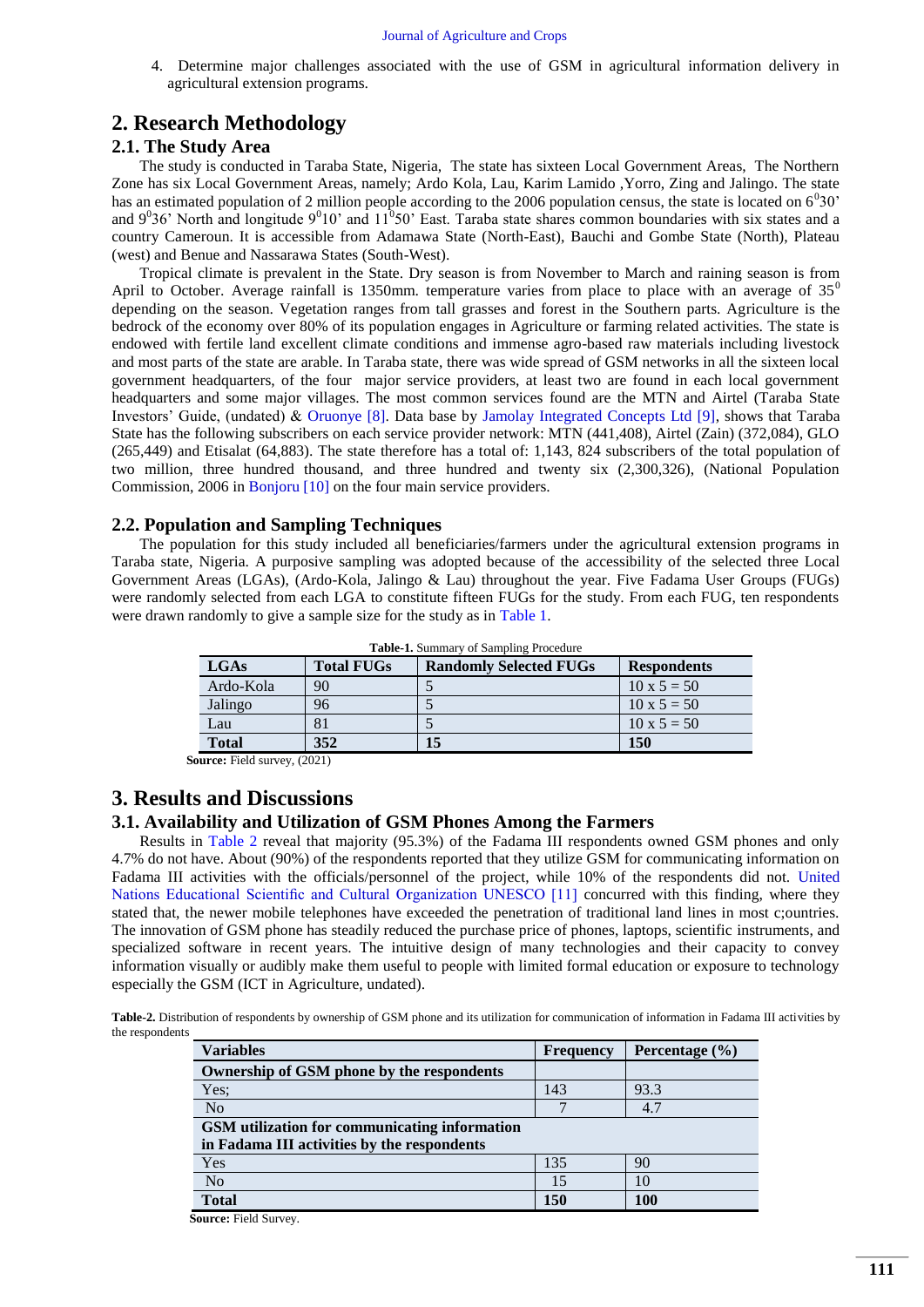### **3.2. Key Areas in Which Respondents Used GSM Phone for Communication in Fadama III Project**

In Fadama III project, respondents' key areas of communications with personnel of the project as in [Table 3](#page-4-0) included: group formation (88%), mobilization of members for participation in; Fadama III programs and activities (87.3%), awareness creation of Fadama III intervention (82.7%), capacity building activities (81.3%), convening of Fadama User Group (FUG)/FCA meetings (81.3%), sub-project preparation and management (80.7%), advisory services and input support services (80%), environmental/social screening friendly practices (72.7%), asset acquisition activities (68%), record keeping activities (66%), small scaled community infrastructure activities (63.3%) and financial management (61.3%) as indicated in [Table 3.](#page-4-0)

It is important to mention that, the most needed key areas are mostly those that have to do with group formation and the mobilization of members' for meetings concerning Fadama III project. This could be because in the Fadama III project emphasized on group or cooperative association in interacting with the beneficiaries. The least percentage of the key areas was financial management which most farmers want to keep as secret in their lives.

<span id="page-4-0"></span>

| <b>Table-3.</b> Key areas in which GSM are used for communication in Fadama III activities<br>$(n = 150)$ |     |               |  |
|-----------------------------------------------------------------------------------------------------------|-----|---------------|--|
| <b>Fadama 111 activities</b>                                                                              | F   | $\frac{0}{0}$ |  |
| Capacity building activities                                                                              | 122 | 81.3          |  |
| Advisory services and input support activities                                                            | 120 | 80            |  |
| Asset acquisition activities                                                                              | 102 | 68            |  |
| Small-scaled community owned infrastructure activities                                                    | 95  | 63.3          |  |
| Sub-project preparation and management                                                                    | 121 | 80.7          |  |
| Mobilization of members for participation in Fadama III activities                                        | 131 | 87.3          |  |
| Convening FUG/FCA meetings                                                                                | 122 | 81.3          |  |
| Financial management                                                                                      | 92  | 61.3          |  |
| Record keeping activities                                                                                 | 99  | 66            |  |
| Awareness creation of Fadama III intervention                                                             | 124 | 82.7          |  |
| Group formation                                                                                           | 132 | 88            |  |
| Environmental/social screening and environmental friendly practices                                       | 109 | 72.7          |  |
| Source: Field Survey.                                                                                     |     |               |  |

**3.3. Farmers' level of Satisfaction in the Use of GSM in Obtaining Information** 

In [Table 4](#page-4-1) the mean values reveal farmers' level of satisfaction in the use of GSM in obtaining information on the various Fadama III activities. Farmers indicated their satisfaction in obtaining information on capacity building activities by the use of GSM with the  $(M = 1.21)$ , advisory services and input support activities  $(M = 1.28)$ , asset acquisition activities, (M= 1.16), mobilization of members for participation in Fadama III activities (M = 1.40), convening FUG/FCA meetings ( $M = 1.43$ ), financial management ( $M=1.09$ ), record keeping activities ( $M = 1.17$ ), awareness creation of Fadama III intervention ( $M = 1.27$ ), group formation ( $M = 1.37$ ) and environmental/social screening and environmental friendly practices ( $M = 1.17$ ).

<span id="page-4-1"></span>However, farmers were not satisfied with the generation of information by the use of GSM on small-scale community owned infrastructure activities  $(M = 0.91)$  and sub-project preparation and management  $(M; = 0.95)$ . This could be because of poor leadership among the beneficiaries and inadequate knowledge and skills on infrastructure and management techniques.

| <b>Table-4.</b> Farmers' level of satisfaction in the use of GSM in obtaining information in Fadama III project $(n = 150)$ |  |
|-----------------------------------------------------------------------------------------------------------------------------|--|
|-----------------------------------------------------------------------------------------------------------------------------|--|

| <b>Fadama 111 Activities</b>           | Mean(M) | <b>Std. Deviation</b> |
|----------------------------------------|---------|-----------------------|
| Capacity building activities           | $1.21*$ | 0.76                  |
| Advisory services and input support    | 1.28*   | 0.64                  |
| activities                             |         |                       |
| Asset acquisition activities           | $1.16*$ | 0.61                  |
| Small-scale community owned            | 0.91    | 0.66                  |
| infrastructure activities              |         |                       |
| Sub-project preparation and            | 0.95    | 0.79                  |
| management                             |         |                       |
| Mobilization of members for            | $1.40*$ | 0.65                  |
| participation in Fadama III activities |         |                       |
| Convening FUG/FCA meetings             | $1.43*$ | 0.68                  |
| Financial management                   | $1.09*$ | 0.72                  |
| Record keeping activities              | $1.17*$ | 0.64                  |
| Awareness creation of Fadama III       | $1.27*$ | 0.67                  |
| intervention                           |         |                       |
| Group formation                        | $1.37*$ | 0.64                  |
| Environmental/social screening and     | $1.17*$ | 0.61                  |
| environmental friendly ; practices     |         |                       |

**Source:** Field Survey, February, (2014). \* Farmers' Satisfied < 1.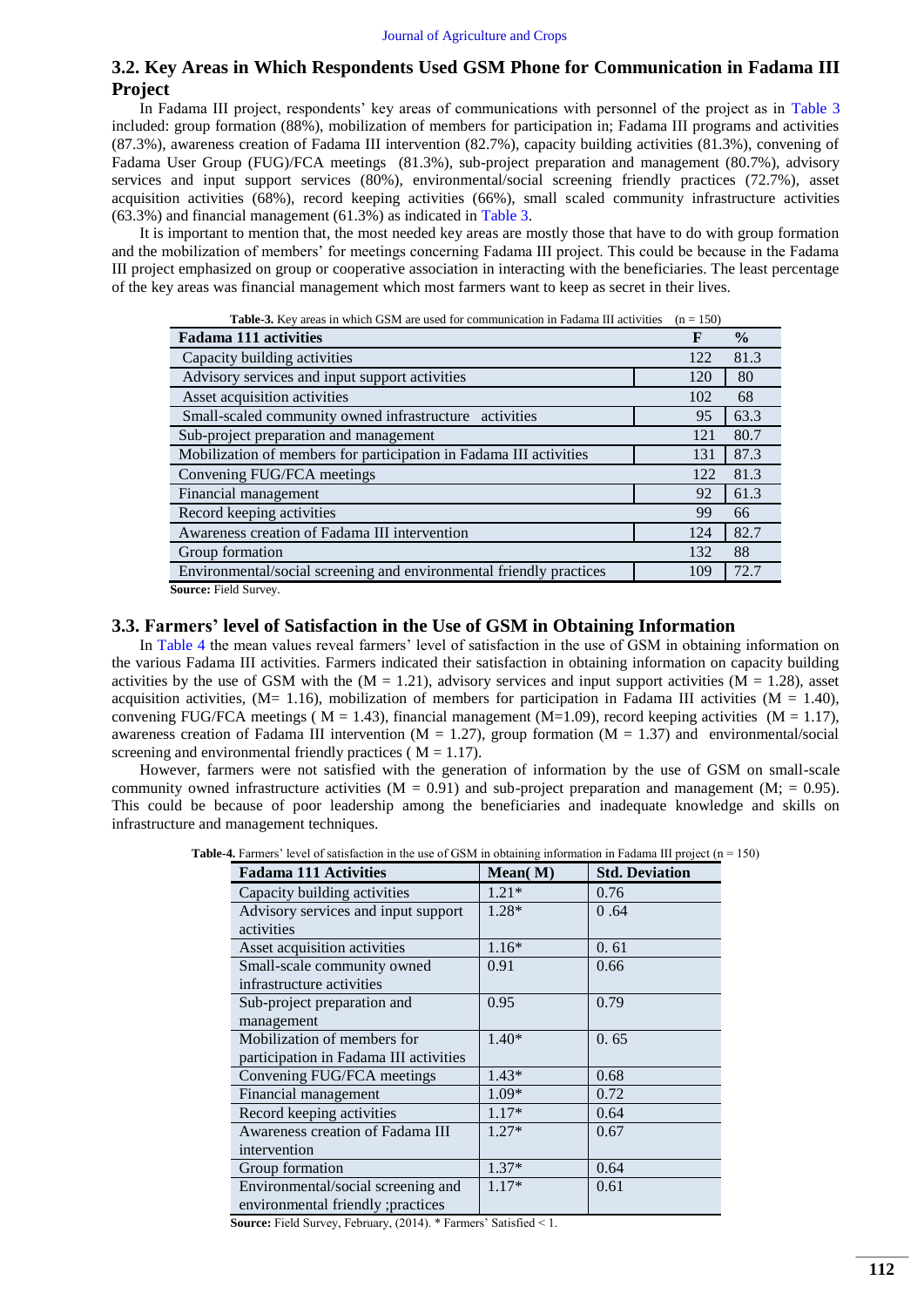#### **3.4. Major Challenges in the Use of GSM in Fadama III Project**

It is a fact that ICTs have a lot of merits to the agricultural sector of the nation's economy and social development. [Alhassan and Afolabi \[12\],](#page-7-9) indicated that sufficient research information is obtained in economic resources journals and agricultural science lecturers now experience less error in research papers due to ICTs use. ICTs provide libraries immense opportunity for accessing and retrieving information resources without restriction of time, space or format through on-line database searching, CD-ROM searching, e-mails services, telefacsimile services, internet services, document delivery services, networking, digitalization and virtual library. It was found that in spite of all these advantages high cost of using commercial cybercafé, lack of up to date and lack of time to spend in the café were constraints to ICT utilization study and research. The other challenges found were poor internet connectivity, lack of subscription to agricultural database, commercialization of agricultural databases, lack of enough relevant resources on free databases and above all irregular power supply.

Arokoyo (2003) in [Hassim \[13\]](#page-7-10) opined that the utilization of ICTs generally in agriculture are challenged among other problems by inadequate infrastructure, limited human resources capacity, absence of national ICT literacy. The high cost of power either through the national grid Power Holding Company of Nigeria, (PHCN) or by stand by generators impede the effective use of ICTs and the high cost of telephone services either by landline (uncommon these days) or GSM especially in rural areas where the bulk of our farmers reside.

In a study by Akor*[, et al.](#page-7-11)* [14] many of the extension agents did not have access to information and communication technologies (ICTs).Consequently, the extension agents did not make use of ICTs in disseminating research results and information to farmers. The extension agents still depended much in the use of individual contact method of extension delivery. They suggested that governments and NGOs should provide and stimulate the use of information and communication technologies (ICTs). Appropriate legislation should be made on the use of ICTs. Akor*[, et al.](#page-7-11)* [14], further explained that when extension agents were made to respond to ten (10) item constraints facing them in; the use of ICTs, they only disagreed with only one of the constraints, namely; lack of technical know-how. The rest of the items include: lack of electricity, inadequate ICTs, lack of fund, high costs of computer and other ICTs equipment gadgets, problem of connectivity or no network or no service, lack of supportive government policies and legislation on ICTs, low level of education of farmers and transportation challenges and difficulties.

According to [Final Report of the Agricultural Extension Transformation Agencies \[15\]](#page-7-12) agenda of the FGN (undated) ICT project fail in Nigeria because they are conceived and implemented as social services funded by government subventions and development partners. They usually fold up when charity funding stops. The issue of making projects sustainable is crucial to the success of ICT driven knowledge management. Nigeria really has no choice in overcoming ICT challenges in agriculture, but to allow the private sector to introduce commercial and cost sharing innovations into such ICT projects. In place of direct subventions, governments and development partners should create incentives for the private sector to offer discounted ICT services to the agricultural sector that Private Telecom Operators (PTOs) are willing to offer low tariffs to support agriculture but are frustrated by the non chalance even hostility by the public sector.

The report of International Fund for Agricultural Development (IFAD) (2007), in [Amusa and Enete \[16\]](#page-7-13) confirmed that the poor state of the county's education, information and training has also had its toll on the poor people majority of who are farmers in rural areas in addition, they are faced with limited social services and infrastructure. [World Bank \[17\]](#page-7-14) reported that about 90 percent of Nigeria's food is produced by small scale farmers who cultivate small plots of land and depend on rainfall rather than irrigation systems as a result of their low knowledge base, access to facilities and poor financing. They further lamented that, the continued reduction in government expenditure on extension and agricultural training has reduced the access of farmers to technology and market information. Unfortunately, the emerging alternative sources of agricultural information like the internet are yet to expand to the rural areas, and may in fact not be able to because of language and cost barriers. It is expected that farmer's organizations and the private sector will take the lead towards increased extension training activities, internet connectivity, technical and; market information provision [\[16\]](#page-7-13).

Data on [Table 5](#page-5-0) show the main; challenges faced by the respondents in the utilization of GSM in the Fadama III project by the beneficiaries. The main challenges included no GSM phones provided by Fadama III to farmers ( $M =$ 1.37), low level of education of farmers ( $M = 1.55$ ), erratic power supply ( $M = 1.41$ ), high call tariff ( $M = 1.11$ ), poor network coverage (M = 1.24), lack of supportive government policies (M = 1.62), lack of maintenance e.g recharging ( $M = 1.11$ ), and fluctuating services by the service providers ( $M = 1.16$ ).

This is in line with the findings Bolarinwa *et al.* (2011) in [Egbule \[7\],](#page-7-4) which reported high call tariff, poor network coverage and erratic power supply as challenges to the utilization of GSM phones in information dissemination. With regards to low level of education of farmers, this contradicts the work of Bolarinwa et. al (2011) in [\[7\]](#page-7-4) who stated that farmers' without regards to their educational qualification sourced for information through the use of GSM, particularly, through making calls than SMSs.

<span id="page-5-0"></span>High costs of acquiring GSM and its accessories ( $M = 0.72$ ), information type in Fadama III not suitable for GSM use ( $M = 0.73$ ), inadequate number of GSM phones among farmers ( $M = 0.82$ ) and inability to buy recharge cards regularly  $(M = 0.98)$  were not hindrances to utilization of GSM in Fadama III project. This may be due the fact that numerous brands of handsets available in the markets in affordable rates and the presence of lower denomination of recharge cards and the different promotions offered by the various service providers for as low as a hundred naira (N) per day for all calls.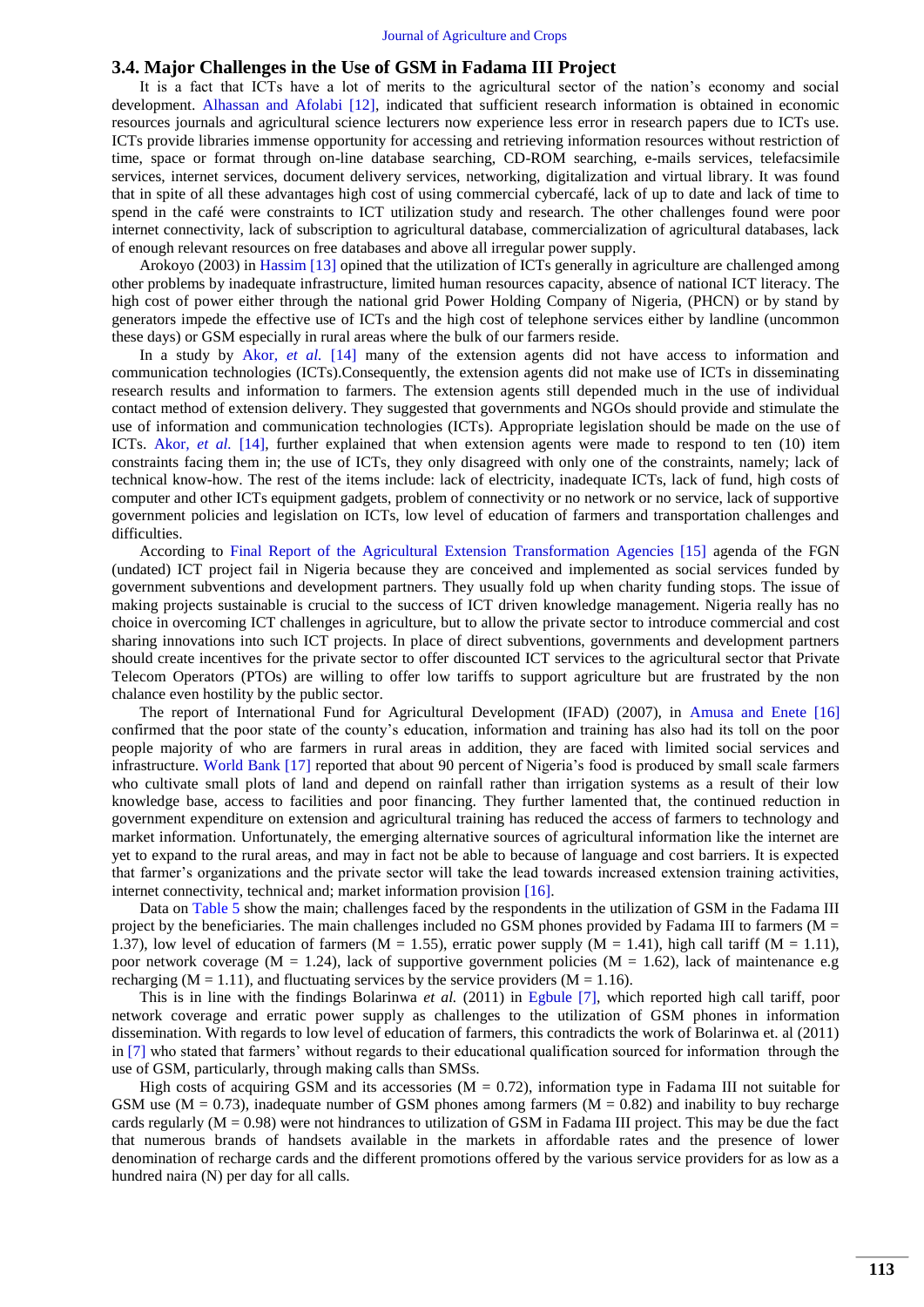| Table-5. Major challenges associated with the use of GSM in agricultural information delivery in Fadama III project |  |  |
|---------------------------------------------------------------------------------------------------------------------|--|--|
|                                                                                                                     |  |  |

| <b>Constraints</b>                                                                      | <b>Mean</b> | <b>Std. Deviation</b> |
|-----------------------------------------------------------------------------------------|-------------|-----------------------|
| No GSM phones provided by<br>Fadama III to farmers                                      | $1.37*$     | 0.83                  |
| Low level of education of farmers                                                       | $1.55*$     | 0.71                  |
| High costs of acquiring GSM and<br>its accessories                                      | 0.72        | 0.77                  |
| Information type in Fadama III not<br>suitable for GSM use                              | 0.73        | 0.77                  |
| Erratic power supply                                                                    | $1.41*$     | 0.63                  |
| High call tariff                                                                        | $1.11*$     | 0.72                  |
| Inadequate number of GSM phones<br>among farmers                                        | 0.82        | 0.78                  |
| Inability to buy recharge cards<br>regularly                                            | 0.98        | 0.63                  |
| Poor network coverage                                                                   | $1.24*$     | 0.64                  |
| Lack of supportive government<br>policies                                               | $1.11*$     | 0.64                  |
| Lack of maintenance e.g<br>recharging; Fluctuating services by<br>the service providers | $1.16*$     | 0.65                  |

**Source:** Field Survey, (\* Main Challenge < 1).

## **5. Conclusion**

From the findings of this study the following conclusions were drawn on farmers' use of Global System for Mobile (GSM) for communication in the Fadama III project in Northern zone of Taraba State, Nigeria: It is evident that farmers are utilizing GSM in communication and dissemination of information in the Fadama III project in the study area. This is true from the fact that higher percentages of ownership and utilization of mobile phone in the area with majority (93.3%) and (90%) respectively owning and utilizing GSM among the respondents. Higher averages of the use of GSM in the mobilization of members for participation in Fadama III activities ( $M = 1.50$ ), awareness of creation of Fadama III intervention; ( $M = 1.47$ ) convening FUG/FCA meetings ( $M = 1.43$ ), and group formation (M = 1.40) are enough evidences to conclude that GSM utilization is very relevant in Fadama III project among the beneficiaries in the study area. Farmers' level of satisfaction in the use of GSM in obtaining information in Fadama III project with the averages between ( $M = 1.09$  to  $M = 1.43$ ) on Fadama III activities were indications of level of respondents' acceptability and satisfaction among the beneficiaries of the project. The results of this study indicated that seven (7) variables with ranges between (M = 1.11 to M = 1.55) hindered and challenged the effective use of GSM in agricultural information delivery in Fadama III project in Northern zone of Taraba state, Nigeria.

## **Recommendations**

Based on the findings of this work, the following recommendations were made:

- 1. Information and communication unit of Fadama III project should collaborate with other media outfits and extension unit to disseminate agro-information to the benefits of not only Fadama III beneficiaries, but the generality of the farming families in the study LGAs and State as a whole. This can serve as a method of improving farmers' level of awareness and education.
- 2. Considering the low volume of agricultural credit available to Fadama III beneficiaries, it is recommended that commercial banks should offer special credit to farmers at concessional rates to increase volume of investment in the Fadama project and agricultural production in general.
- 3. Service providers in the communication industry should address the issue of fluctuating and poor network in some of the villages in the study area and look at possibility of concessional call rate to Fadama beneficiaries to cut- down call tariffs and provision of customized handsets for Fadama users.
- 4. Government should provide sufficient support services to Fadama III project by providing the necessary inputs and materials (regular power supply for recharging mobile phones, farm machines, agro- chemicals, improved seeds, fertilizers, e.t.c.) for effective project implementation and communication in the Fadama III project in the study area in particular and the state in general.
- 5. Subsequent agricultural development projects involving GSM technology should be customized to motivate beneficiaries of the project.

# **References**

- <span id="page-6-0"></span>[1] Ani, A. O. and Baba, S. A., 2009. "Utilization of selected electronic mass media as sources of agricultural information by farmers in northern taraba state, Nigeria." *Journal of Tropical Agricultural Research and Extension,* vol. 1, pp. 9 -15.
- <span id="page-6-1"></span>[2] Torero, M., 2013. "Information; and communication technologies (ICTS): Farmers markets and the power of connectivity, 2013 global food policy report." pp. 63-85.